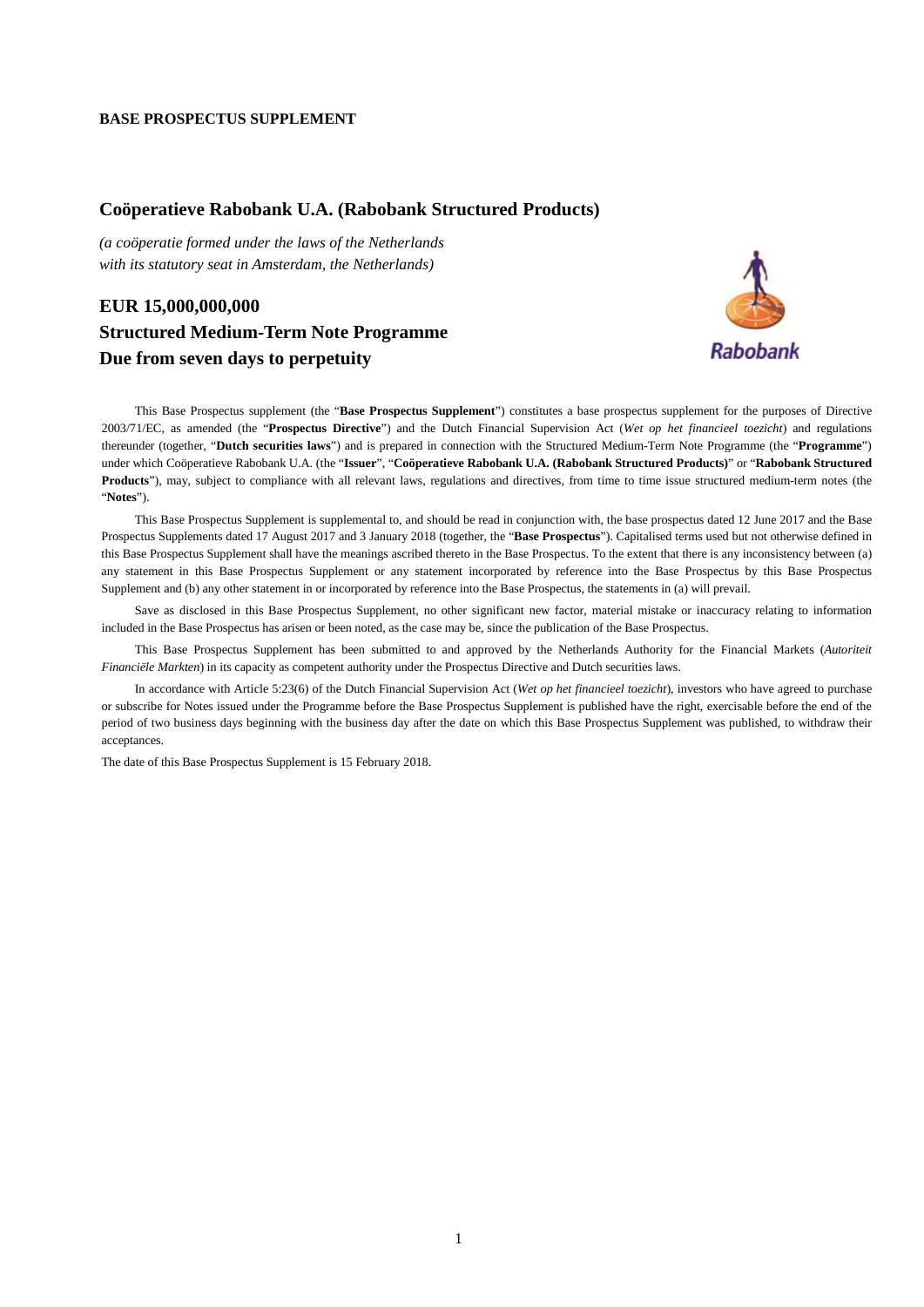## **IMPORTANT INFORMATION**

**Rabobank Structured Products, having taken all reasonable care to ensure that such is the case, confirms that, to the best of its knowledge, the information contained in this Base Prospectus Supplement with respect to itself as well as with respect to itself and its subsidiaries and affiliates taken as a whole (the "Group" or the "Rabobank Group") and the Notes or otherwise is in accordance with the facts and does not omit anything likely to affect the import of such information. Rabobank Structured Products accepts responsibility accordingly.**

No person has been authorised to give any information or to make any representation other than those contained in this Base Prospectus Supplement and the Base Prospectus in connection with the issue or sale of the Notes and, if given or made, such information or representation must not be relied upon as having been authorised by the Issuer or any of the Dealers or the Arranger. Neither the delivery of this Base Prospectus Supplement or the Base Prospectus nor any sale made in connection herewith shall, under any circumstances, create any implication that there has been no change in the affairs of the Issuer since the date hereof or the date upon which the Base Prospectus has been most recently amended or supplemented or that there has been no adverse change in the financial position of the Issuer since the date hereof or the date upon which the Base Prospectus has been most recently amended or supplemented or that any other information supplied in connection with the Programme is correct as of any time subsequent to the date on which it is supplied or, if different, the date indicated in the document containing the same.

Neither this Base Prospectus Supplement nor the Base Prospectus constitute an offer of, or an invitation by or on behalf of the Issuer or the Dealers to subscribe for, or purchase, any Notes.

Neither this Base Prospectus Supplement or the Base Prospectus nor any financial statements should be considered as a recommendation by the Issuer, the Dealer(s) or the Arranger that any recipient of this Base Prospectus Supplement or the Base Prospectus or any financial statements should purchase the Notes. Prospective investors should have regard to the factors described under the section headed "Risk Factors" in the Base Prospectus. This Base Prospectus Supplement and the Base Prospectus do not describe all of the risks of an investment in the Notes. Each potential purchaser of Notes should determine for itself the relevance of the information contained in this Base Prospectus Supplement and the Base Prospectus and its purchase of Notes should be based upon such investigation as it deems necessary.